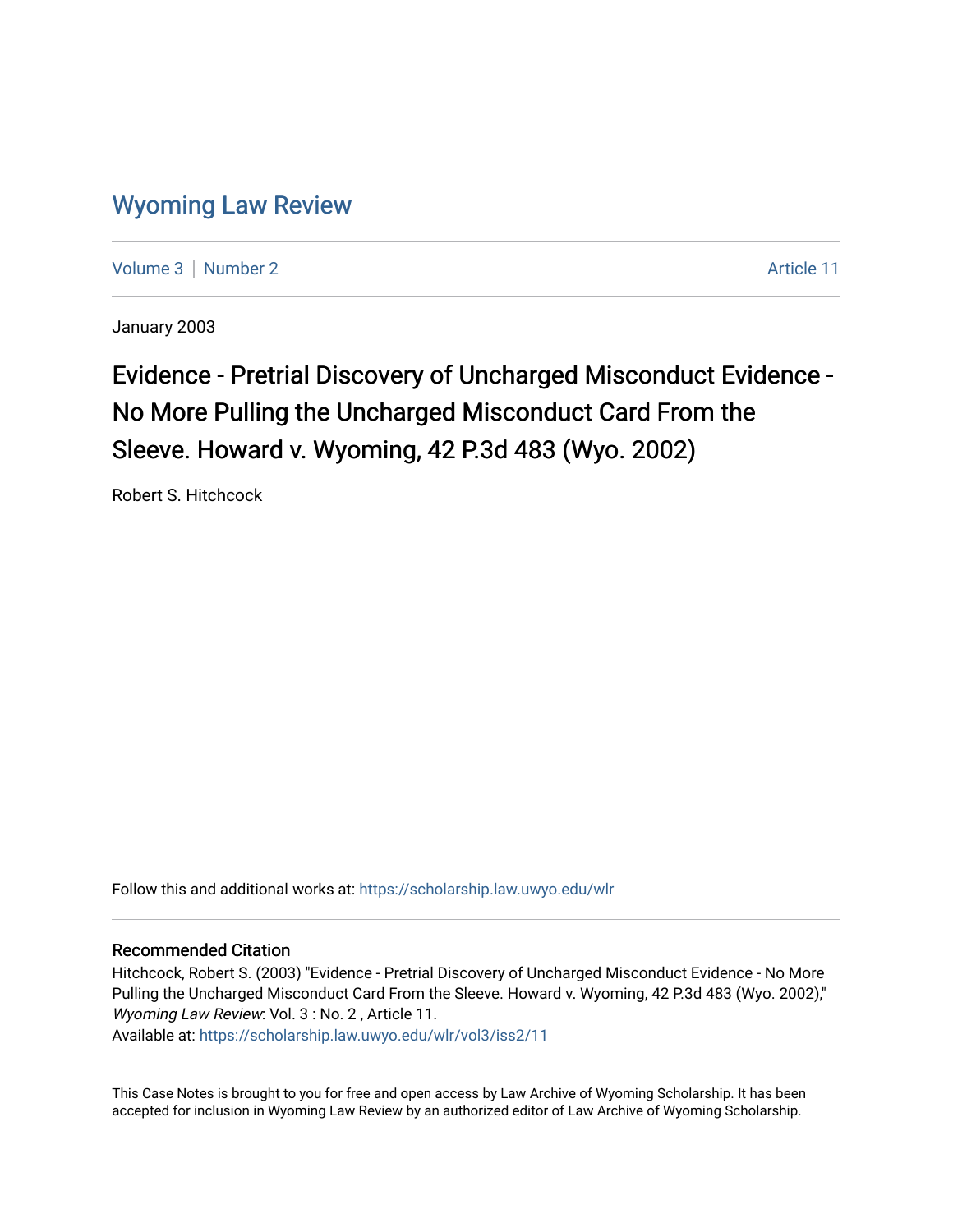#### **EVIDENCE - Pretrial Discovery of Uncharged Misconduct Evidence - No More Pulling the Uncharged Misconduct Card From the Sleeve.** *Howard v. State,* **42 P.3d 483 (Wyo. 2002).**

#### **INTRODUCTION**

In April **1998,** Carrie Huff lived with Warren Harlow and his wife.' During that time, Huff was in the process of getting a divorce from her husband, Eric **Huff.2** It was also during this period that Carrie Huff wrote her husband's credit card numbers down and gave them to Warren Harlow.<sup>3</sup> Harlow never actually possessed the credit card, but used the numbers to purchase gasoline, cigarettes, groceries, and other items from both the Phillips **66** store and the Trailside Convenience Store in Casper, Wyoming.' Melody Howard was a clerk at both convenience stores where Harlow used the numbers to obtain goods and sometimes money from cash back transactions.<sup>5</sup>

In May **1998,** Eric Huff received his Visa bill with around fifteen unauthorized charges, totaling approximately **\$950.6** Huff contacted the credit card company and completed an affidavit of forgery.<sup>7</sup> An investigation soon followed. $8$  None of the signatures on the sales slips was legitimate.<sup>9</sup> All of the fraudulent sales slips except one were signed "Eric Huff." The one exception was a sales slip signed "Carrie Huff."<sup>10</sup> Storeowners at the Phillips **66** were informed they would be charged back for the unauthorized charges to Eric Huff's card.<sup>11</sup> Four sales slips had been processed on Huff s credit card at the Phillips **66,** totaling **\$273.46.12** Later that summer, management for the Trailside Convenience Store in Casper was informed that Howard had processed similar transactions as an employee at that store.<sup>13</sup> The Trailside's regional supervisor had all the sales slips pulled

- *5. Howard,* 42 **P.3d** at 484 (Wyo. 2002).
- **6.** Appellee's Brief, supra note 4, at **5.**
- **7.** *Id.*
- 8. *Id.*
- *9. Id.*
- 10. *Id.* at7.
- 11. *Id.*
- 12. *Id.*
- 13. *Id.*

**i.** Howard v. State, 42 **P.3d** 483, 484 (Wyo. 2002).

<sup>2.</sup> *Id.*

**<sup>3.</sup>** *Id.*

*<sup>4.</sup> Id.;* Brief for Appellee at **5,** Howard v. Wyoming, 42 **P.3d** 483 (Wyo. 2002) (No. **00-** 243) [hereinafter Appellee's Brief]. These are the facts as alleged **by** the State. The facts in this case are not disputed significantly. The disputed issue in this case lies in the interpretation of Wyoming Rule of Evidence 404(b).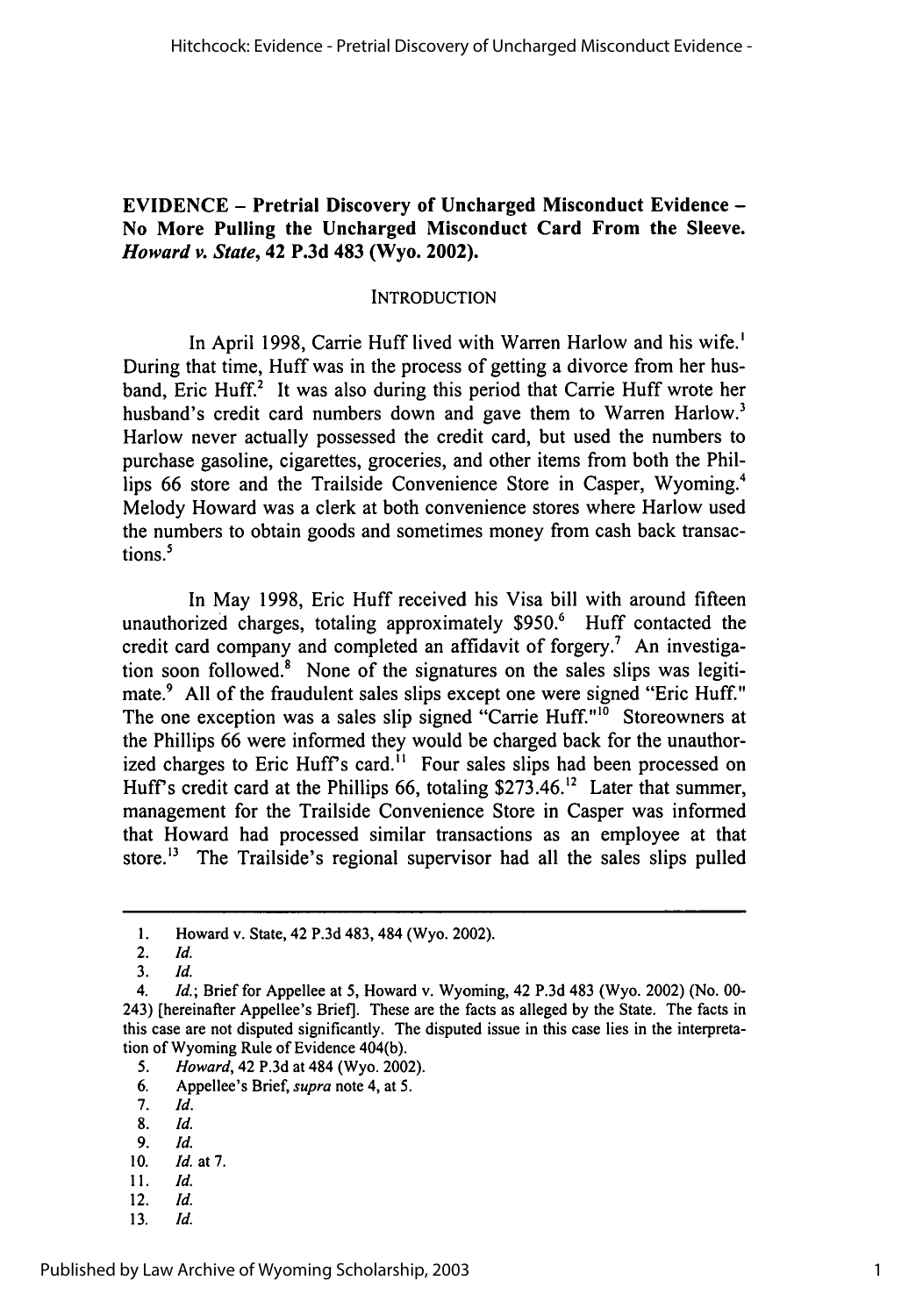from the suspect transactions.<sup>14</sup> The Trailside had processed eleven transactions, totaling \$694.33." All of the charges at both stores had occurred while Howard was working.<sup>16</sup>

When questioned, Howard claimed she asked Harlow if he had permission to use the numbers.<sup>17</sup> Harlow insisted that Carrie Huff had the card and that she had given him permission to use the numbers.<sup>18</sup> Howard claimed she verified that Harlow had permission to use the numbers.<sup>19</sup> Howard claimed that before one of the transactions, Harlow made a phone call to someone Harlow said was Eric Huff and handed her the phone.<sup>20</sup> The person on the other line told Howard that Harlow had permission to use the card.2' Howard admitted that she manually entered the numbers into the machine and that Harlow signed Eric Huff's name on the charge slips.<sup>22</sup> A criminal information was filed and an arrest warrant was issued in January, charging Howard with two counts of forgery, two counts of conspiracy to commit forgery, and one count of unlawful use of a credit card.<sup>23</sup>

Prior to trial, Defense counsel filed a paper captioned: "Defendant's Demand for a Speedy Trial and Demand for Notice of Intent to Introduce Evidence Under 404(b)."24 The Defense also filed several motions *in limine* to bar the prosecution from: (1) introducing evidence under Wyoming Rule of Evidence 404(b) (hereinafter WRE 404(b)); (2) mentioning any of Howard's drug related activity; (3) using her prior criminal history; or (4) mentioning that she had flunked a urinalysis test while on parole.<sup>25</sup> Despite these

- 20. *Id.*
- 21. *Id.*
- 22. *Id.*
- 23. *Id.* at 2;

24. Howard v. State, 42 P.3d 483, 485 (Wyo. 2002). There is no precedent for the demand to create a burden on the part of the State to disclose the evidence, but it appears the defense was planning on using the demand to bolster their argument that admitting the evidence would be unfair. The demand, in relevant part, provided:

> The Defendant Hereby Further Demands the State provide Notice of intent to introduce any evidence under Rule 404(b) of the Wyoming Rules of Evidence (W.R.E.). Said Notice shall include the specific evidence the State wishes to introduce, and the legal authority or theory for the admissibility of same. Said Notice shall also be given to the Defense in a timely manner prior to the trial in this matter so the Defense may prepare objections and request a hearing to determine the admissibility of said evidence.

#### *Howard,* 42 P.3d at 485.

25. WYo.R.EvID. 404(b) [hereinafter WRE 404(b)]; Appellee's Brief, *supra* note 3, at 3.

<sup>14.</sup> *Id.*

<sup>15.</sup> *Id.*

<sup>16.</sup> Howard v. State, 42 P.3d 483, 484 (Wyo. 2002).

<sup>17.</sup> Appellee's Brief, *supra* note 4, at 5.

**<sup>18.</sup>** *Id.*

<sup>19.</sup> *Id.*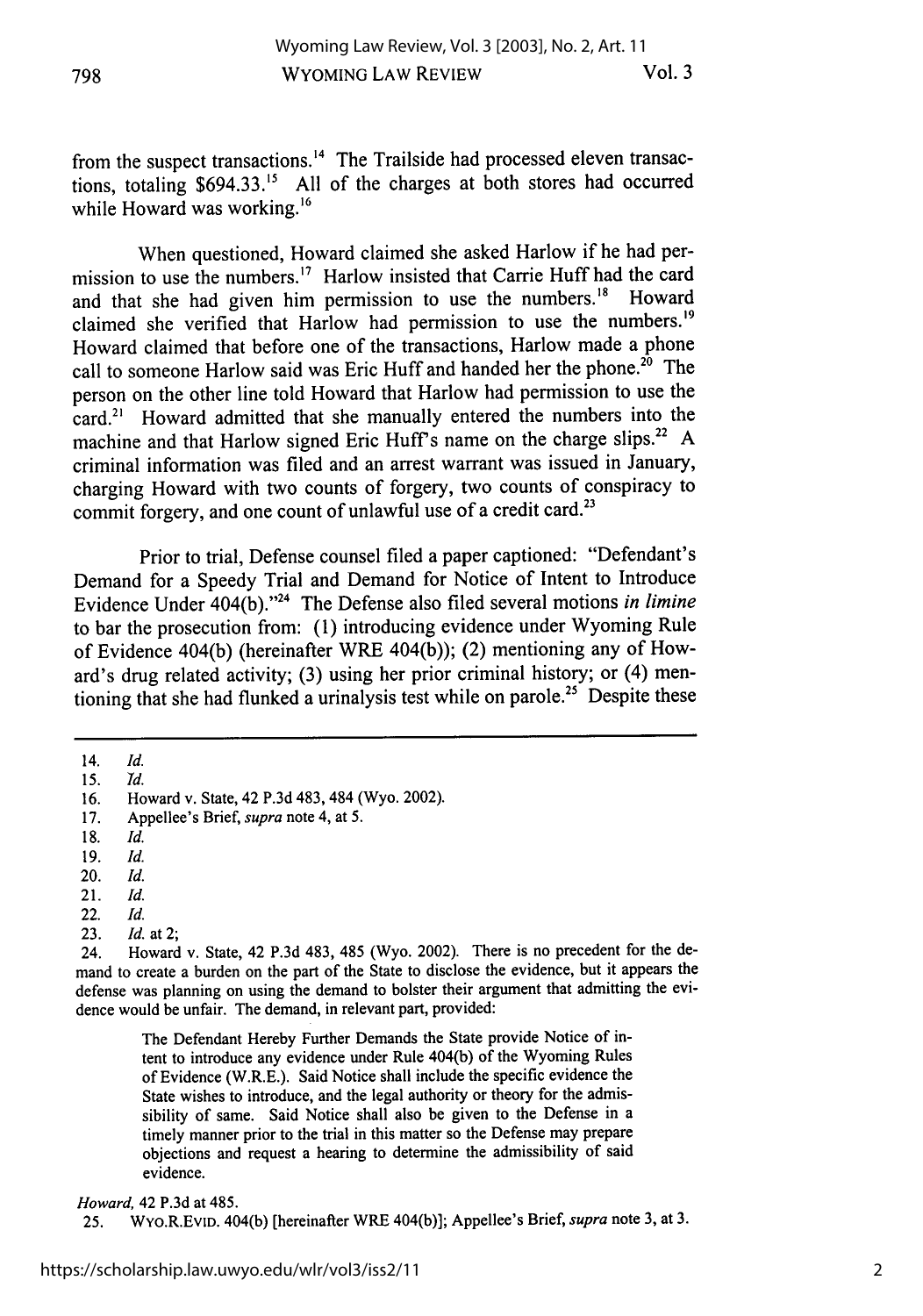demands, the morning of trial the State gave the first indication it planned to introduce evidence of Howard's illegal drug use, specifically methamphetamines.<sup>26</sup> The State intended to show that Howard used the money from the cash back transactions to buy drugs<sup>27</sup> The State planned to introduce the drug evidence through testimony from Harlow and the police detective who interviewed Howard.28

Defense counsel objected to the introduction of the evidence because they were not given notice of the intent to use the evidence (especially in light of the demand for notice of intent to use such evidence) and on the grounds that the evidence would be more prejudicial than probative, was not relevant, and would only confuse the jury.<sup>29</sup> The district court decided to admit the evidence under WRE 404(b) as proof of motive and because the evidence was relevant to the elements of the conspiracy charge.<sup>3</sup>

Although the trial judge believed the evidence was admissible because it was relevant to the conspiracy charge, the district court also examined the evidence in light of WRE 404(b) and applied the admissibility criteria set out by the Wyoming Supreme Court in *Vigil v. State.<sup>31</sup> Vigil* required a timely objection to admission of uncharged misconduct before the prosecution was required to show the evidence was offered for a proper purpose under WRE 404(b).<sup>32</sup> The *Vigil* court also held it would follow the lead of the United States Supreme Court and adopted the 4-part test from *Huddle*ston v. *United States.33*

At trial, only the police detective offered testimony about Howard's drug activity.<sup>34</sup> The State called Harlow to testify, but he refused to testify on the drug evidence.<sup>35</sup> Harlow was not charged with any drug related crime

33. *Id. See* Huddleston v. United States, 485 U.S. 681, 691-92 (1988) (setting forth the 4 part test). The Vigil Court explained:

> The *Huddleston* Court held other acts evidence was admissible if: **1)** it was offered for a proper purpose; 2) it met relevancy requirements; 3) the probative value was not outweighed by the potential for unfair prejudice (from Rule 403); and 4) upon request the trial court would instruct the jury that the evidence was to be considered only for the proper purpose for which it was admitted.

*Vigil,* 926 P.2d at 355.

<sup>26.</sup> *Howard,* 42 P.3d at 485.

<sup>27.</sup> *Id.*

**<sup>28.</sup>** *Id.*

<sup>29.</sup> Appellee's Brief, *supra* note 4, at **11.**

<sup>30.</sup> *Howard,* 42 P.3d at 486-87 (citing United States v. Williams, 900 F.2d 823, 825 (5th Cir. 1990)).

<sup>31.</sup> *Id.;* Vigil v. State, 926 P.2d 351 (Wyo. 1996).

<sup>32.</sup> *Vigil,* 926 P.2d at 355.

<sup>34.</sup> *Howard,* 42 P.3d at 485.

**<sup>35.</sup>** *Id.*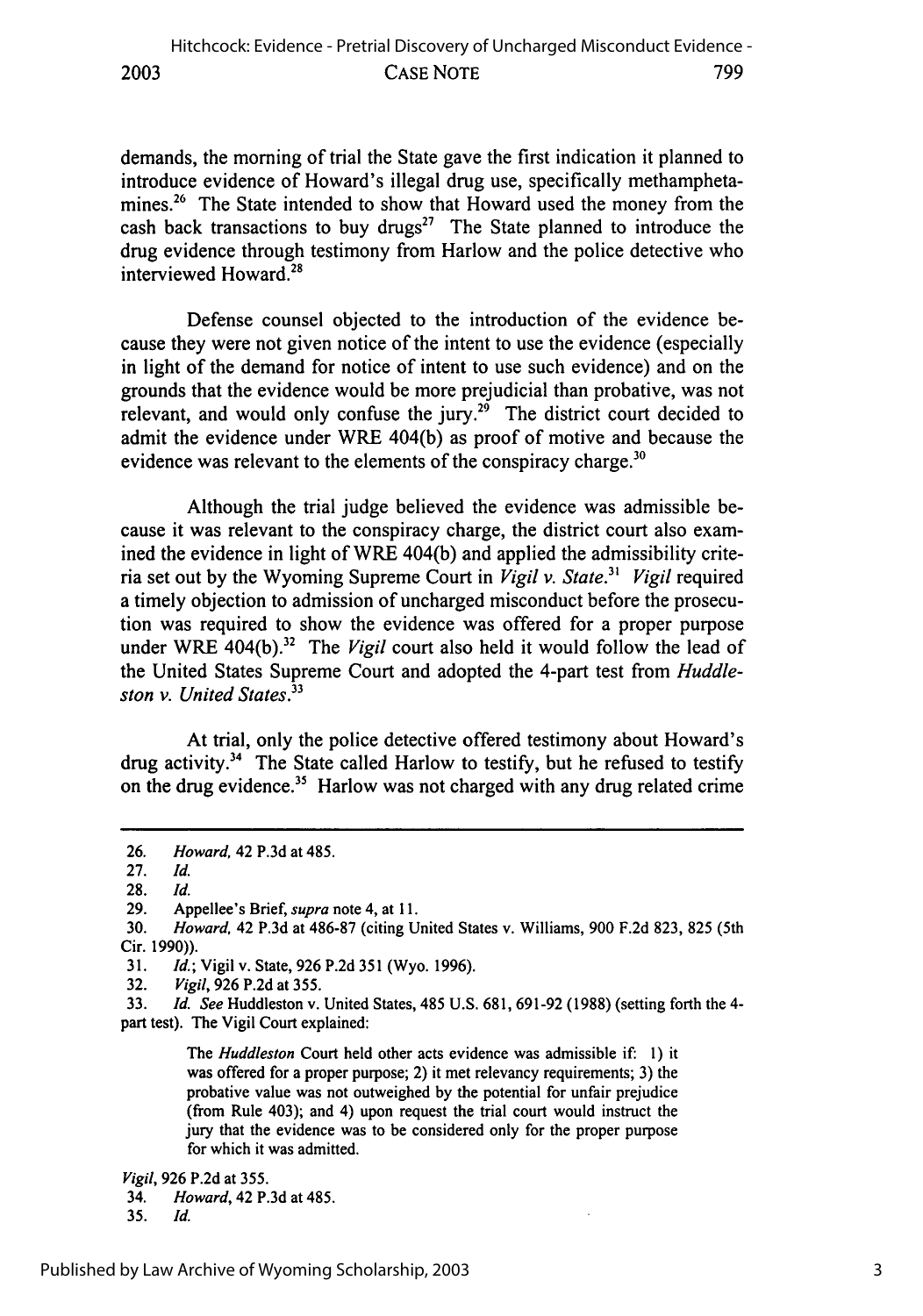or offered immunity for his testimony and understandably invoked his Fifth Amendment right against self-incrimination.<sup>36</sup> The police detective's testimony related to statements Howard made over the course of three interviews.<sup>37</sup> At first, Howard denied benefiting from the transactions and stated that she allowed the transactions only as a favor to her friend Harlow.<sup>38</sup> Later, Howard admitted she had received money as a result of some of the cash back transactions and that the purpose was to get money for drugs, which she and Harlow shared.<sup>39</sup>

After the State rested, Howard moved for acquittal on all charges for lack of evidence.<sup>40</sup> The court granted acquittal on the two conspiracy counts because there was no evidence presented to establish an agreement to commit forgery.<sup>41</sup> The jury was given the duty to decide Howard's fate on one forgery count and one count of unlawful use of a credit card.42 The jury convicted Howard of forgery in violation of WYO. STAT. § 6-3-602(a)(ii), and of unlawful use of a credit card, in violation of WYO. STAT. § 6-3-  $802(a)(i).43$  Harlow, meanwhile, pled guilty to charges of forgery and of credit card fraud and agreed to testify against Howard.

Howard appealed claiming the court abused its discretion by admitting the drug evidence in light of the "Demand for Notice of Intent" to use such evidence.<sup>44</sup> The Wyoming Supreme Court affirmed the conviction and held that the trial court did not abuse its discretion in admitting the evidence.45 Without a district court order to do so, the State was under no obligation to notify the defense of its intent to use WRE 404(b) evidence.<sup>46</sup> Notification was mandatory only if the evidence was exculpatory.<sup>47</sup> The court held that in the future, a demand for notice of intent to use WRE 404(b) evidence would be considered the same as a timely objection to the offering of any WRE 404(b) evidence.<sup>48</sup> The State's response would then trigger an admissibility hearing applying the *Huddleston* criteria adopted in *Vigil.49*

This case note will discuss why it was appropriate for the Wyoming Supreme Court in *Howard v. State* to adopt a pretrial notice requirement for

- 41. *Id.*
- 42. *Id.* 43. *Id.* at 12.

- 45. *Id.*
- 46. *Id.*
- 47. Id.
- 48. *Id.*
- 49. *Id.*

<sup>36.</sup> *Id.*

<sup>37.</sup> Appellee's Brief, supra note 4, at 14.

<sup>38.</sup> *Id.*

<sup>39.</sup> *Id.* at 15-16.

<sup>40.</sup> *Id.* at 4.

<sup>44.</sup> Howard v. State, 42 P.3d 483, 494 (Wyo.2002).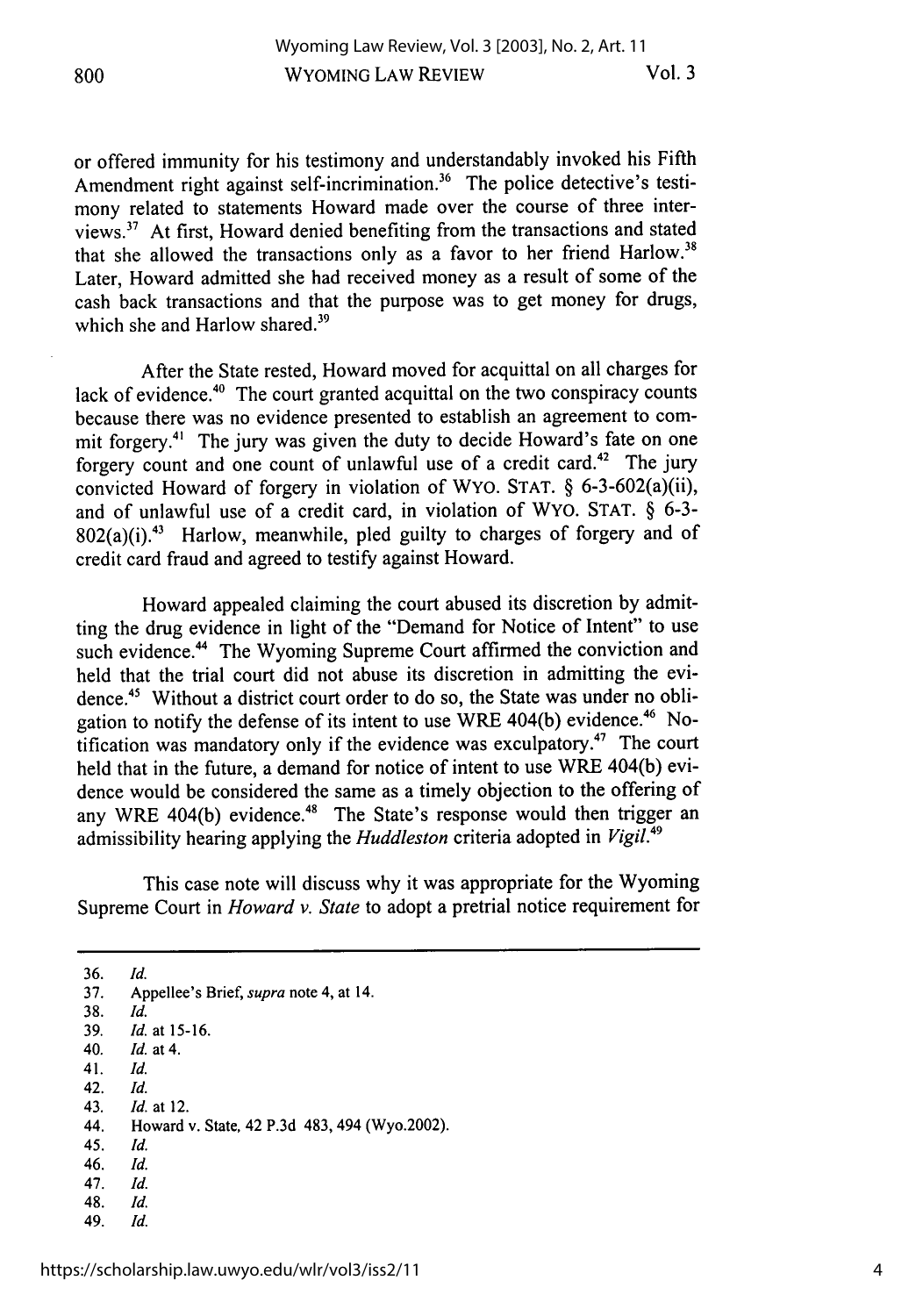other acts evidence offered under WRE 404(b). First, this case note will examine why pretrial notice for other acts evidence promotes fairness and correct decisions on admissibility. Second, this case note will discuss why there should be a good cause exception to pretrial notice in cases where witness intimidation is a concern. Finally, this case will urge the Wyoming Supreme Court to more clearly define what is meant by a "timely" WRE 404(b) objection.

#### **BACKGROUND**

WRE 404(b) has developed with a watchful eye on Federal Rule of Evidence 404(b) (hereinafter FRE 404(b)) and relevant case law pertaining to the federal rule.<sup>50</sup> The most recent changes to WRE 404(b) have been made judicially rather than by amending the rule.<sup>51</sup> The *Howard* court follows that trend by judicially adopting a pretrial notice requirement.<sup>52</sup> A general discussion of FRE 404(b) and WRE 404(b) follows to highlight the interaction between the federal rule and the Wyoming rule.

#### *Other Acts Evidence Under Federal Law*

The natural and inevitable tendency of the tribunal  $$ whether judge or jury  $-$  is to give excessive weight to the vicious record of crime thus exhibited, and either to allow it to bear too strongly on the present charge, or to take the proof of it as justifying condemnation irrespective of guilt of the present charge.<sup>53</sup>

Rulings on whether to admit other acts evidence are frequently appealed and are a crucial part of a criminal trial.<sup>54</sup> The evidence can be so potentially damning to defendants that it has been referred to as a "Prosecutor's Delight."55 Generally, other acts evidence is not admissible to prove that a person acted in accordance with her propensity to commit bad acts.<sup>56</sup>

<sup>50.</sup> Vigil v. State, 926 P.2d 351, 354 (Wyo. 1996).

<sup>51.</sup> *Vigil,* 926 P.2d at 354.

<sup>52.</sup> *Howard,* 42 P.3d at 494.

<sup>53.</sup> State v. Zackowitz, 172 N.E. 466, 472 (N.Y. 1930).

<sup>54.</sup> Edward J. Imwinkelried, *The Worst Surprise ofAll: No Right to Pretrial Discovery of the Prosecution's Uncharged Misconduct Evidence,* 56 FORDHAM L. REv. 247, 255-56 (1987) (discussing the importance of appeals involving uncharged misconduct evidence).

<sup>55.</sup> *Id.* at 249.

<sup>56.</sup> FED.R.EVID. 404(a). Rule 404(a) states:

Evidence of a person's character or trait is not admissible for the purpose of proving action in conformity therewith on a particular occasion, except: **(1)** Character of Accused. Evidence of a pertinent trait of character offered by an accused, or by the prosecution to rebut the same; (2) Character of victim. Evidence of a pertinent trait of character of the victim of the crime offered by an accused, or by the prosecution to rebut the same,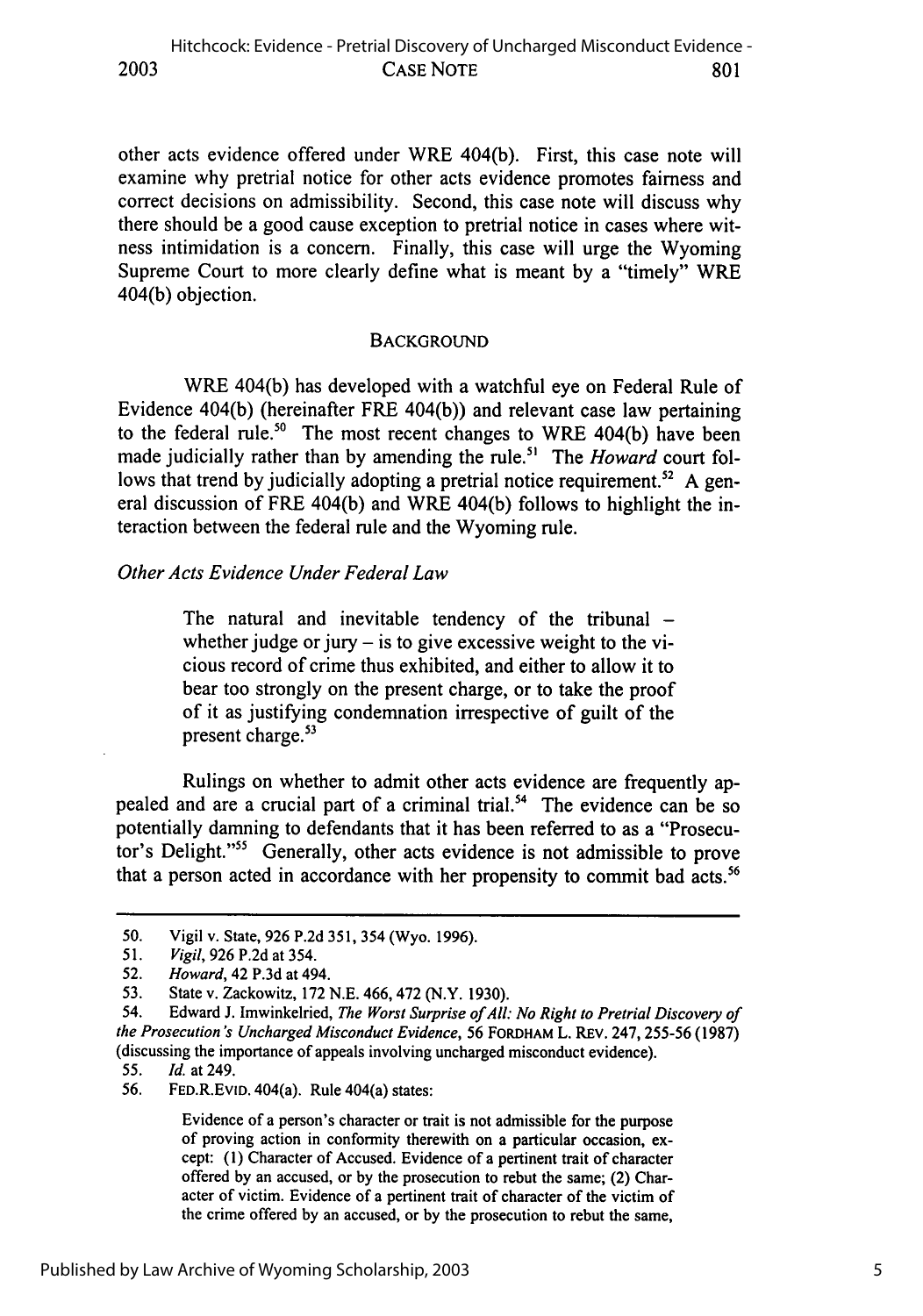FRE 404(b) allows for admission of other bad acts evidence offered for relevant and proper purposes distinct from the impermissible characterpropensity inference.<sup>57</sup> FRE 404(b) states:

> Evidence of other crimes, wrongs, or acts is not admissible to prove the character of a person in order to show action in conformity therewith. It may, however, be admissible for other purposes, such as proof of motive, opportunity, intent, preparation, plan, knowledge, identity, or absence of mistake or accident, provided that upon request by the accused, the prosecution in a criminal case shall provide reasonable notice in advance of trial, or during trial if the court excuses pretrial notice on good cause shown, of the general nature of any such evidence it intends to introduce at trial.<sup>58</sup>

Although the Rule lists purposes for which the evidence may be admitted under FRE 404(b), the list is not exhaustive.<sup>59</sup> Regardless of the purpose for which other acts evidence is potentially admissible, any other acts evidence offered under FRE 404(b) is subject to the balancing test of FRE 403.<sup>60</sup> Federal Rule of Evidence 403 weighs the probative value of the evidence against its potential for unfair prejudice.<sup>61</sup>

## *Standard of Proof*

In *Huddleston v. United States,* the United States Supreme Court articulated the standard for admissibility of other acts evidence in the federal courts.<sup>62</sup> The Court held that evidence offered under FRE 404(b) is admissible if: (1) it is offered for a proper purpose; (2) it meets relevancy requirements; (3) the probative value is outweighed by the potential for unfair prejudice (from Rule 403); and (4) upon request the trial court will instruct

> or evidence of a character trait of peacefulness of the victim offered **by** the prosecution in a homicide case to rebut evidence that the victim was the first aggressor, (3) Character of witness. Evidence of the character of a witness, as provided in rules 607, 608, and 609.

#### FED.R.EvID. 404(a).

- 57. FED.R.EvID. 404(b).
- **58.** FED.R.EvID. 404(b).

**<sup>59.</sup> CHRISTOPHER** B. MUELLER **&** LAIRD **C. KIRKPATRICK, EVIDENCE** § 4.15 (2d ed. 1999).

**<sup>60.</sup>** *Id. §* 4.16.

<sup>61.</sup> FED.R.EVID. 403. Rule 403 provides, "Although relevant, evidence may be excluded if its probative value is substantially outweighed by the danger of unfair prejudice, confusion of the issues, or misleading the jury, or by considerations of undue delay, waste of time, or needless presentation of cumulative evidence." *Id.*

<sup>62.</sup> Huddleston v. United States, 485 U.S. 681, 691-92 (1988).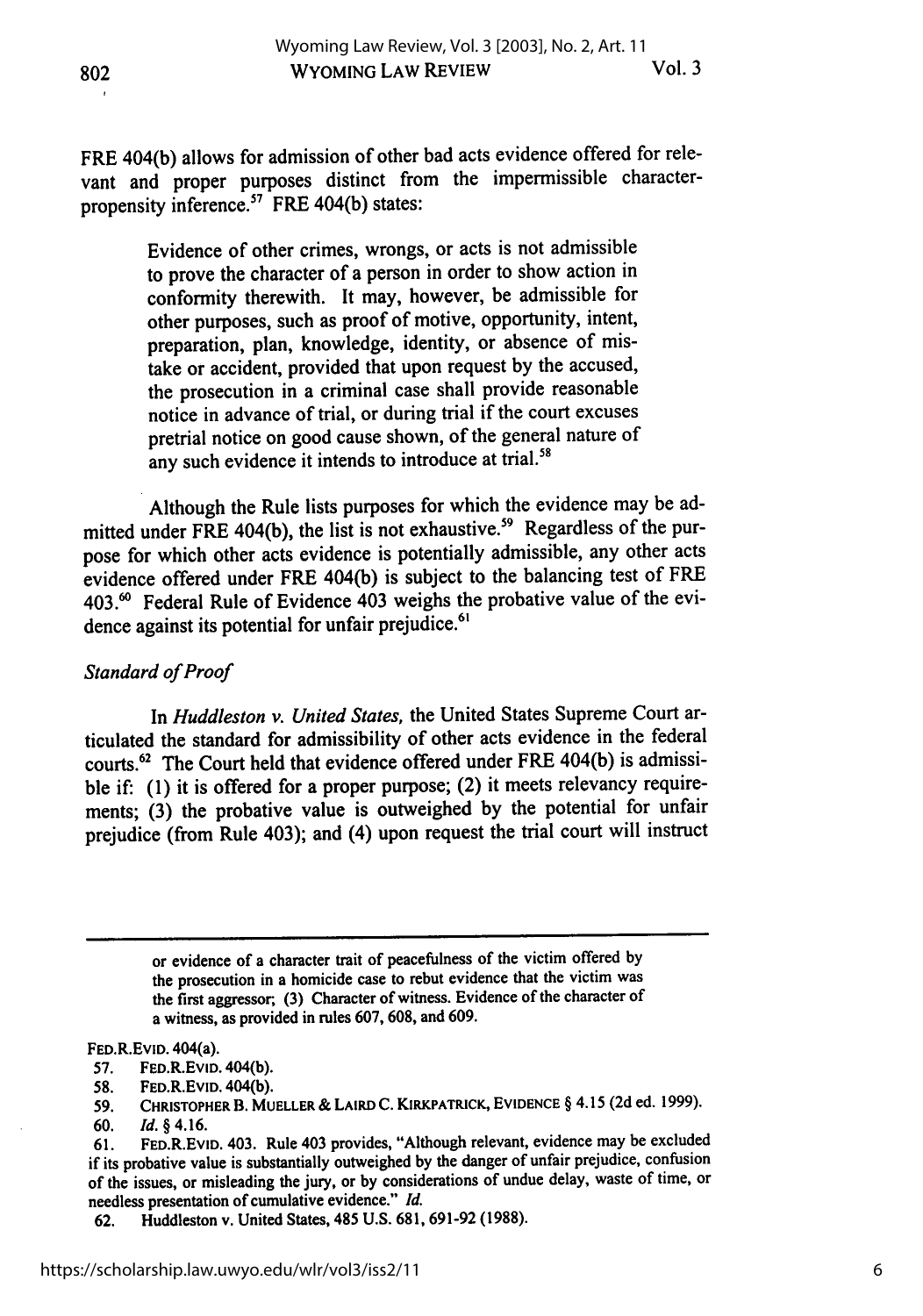**2003**

#### CASE NOTE

the jury that the evidence is to be considered only for the proper purpose for which it is admitted.<sup>63</sup>

*Huddleston* involved the admission of "similar acts" evidence to show that Huddleston knew Memorex videotapes he was selling were stolen.<sup>64</sup> There was no dispute whether the tapes he sold were stolen; the only question was whether Huddleston knew they were stolen.<sup>65</sup> The Prosecution presented similar acts evidence that Huddleston had sold stolen goods from the same source and should have known the videotapes in the present case were stolen as well.<sup>66</sup> The trial court allowed the evidence to show Huddleston's knowledge and instructed the jury that the evidence was to be used for that purpose only.<sup>67</sup> Huddleston was convicted of possessing stolen goods.<sup>68</sup> He appealed, challenging the admissibility of the similar acts evidence.<sup>69</sup>

Prior to *Huddleston* the federal courts of appeals were divided on what standard of proof to use for the admission of FRE 404(b) evidence that was unsupported by a conviction.<sup>70</sup> No courts of appeals had adopted a beyond a "reasonable doubt" standard of proof. The Seventh, Eighth, Ninth, and D.C. Circuits had adopted a "clear and convincing" evidence standard of proof.<sup>71</sup> The Second Circuit had adopted a "preponderance of the evidence" standard of proof.<sup>72</sup> All of the federal courts, however, required that the decision be made by a judge pursuant to FRE 104(a). The *Huddleston* Court adopted a more lenient standard than any of the three just described. In *Huddleston,* the Court adopted a preponderance of the evidence standard of proof, but added that the decision should be made pursuant to FRE  $104(b)$ .<sup>73</sup> Under FRE 104(b) the judge in a jury trial need only find that there is sufficient evidence to support a finding by a reasonable jury that the other acts were proved by a preponderance of the evidence.<sup>74</sup>

The *Huddleston* Court noted its continuing concern that evidence under FRE 404(b) may be unduly prejudicial to a jury, but held that sufficient protection from unfair prejudice is provided by other sources within the Rules.<sup>75</sup> It held that as long as the evidence satisfied relevancy requirements

63. *Id.* at 691. 64. *Id.* at 683. 65. *Id.* 66. *Id.* at 686. 67. *Id.* at 684 68. *Id.* at 682. 69. *Id.* at 688. 70. *Id.* 71. *Id.;* United States v. Leight, 818 F.2d 1297, 1302 (7th Cir. 1987); United States v. Weber, 818 F.2d 14, 14 (8th Cir. 1987); United States v. Vaccaro, 816 F.2d 443, 452 (9th Cir. 1987); United States v. Lavelle, 751 F.2d 1266, 1276 (D.C. Cir. 1985). 72. United States v. Leonard, 524 F.2d 1076, 1090-91 (2nd Cir. 1975). 73. *Huddleston,* 485 U.S. at 689. 74. *Id.* 75. *Id.* at 691.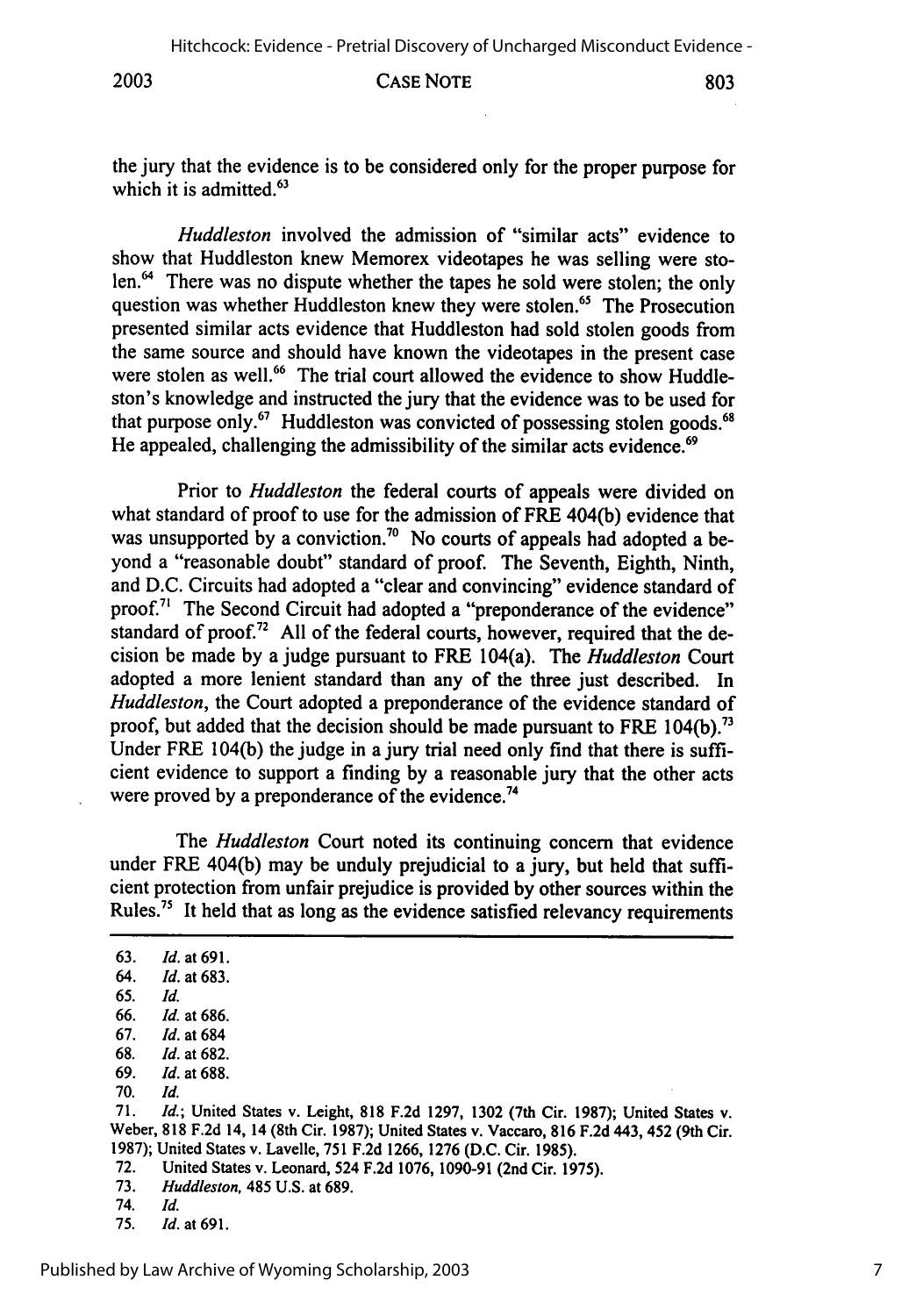WYOMING LAW REVIEW

it was up to the jury to find whether the alleged other act occurred.76 The Court explained that the requirement of a non-character-propensity purpose, and other protections, would preclude the State from parading potentially prejudicial similar acts evidence past a jury.77 The *Huddleston* Court held it was inconsistent with both the meaning of FRE 104(b) and the legislative history of FRE 404(b) to require a finding by the judge before trial.<sup>78</sup>

After *Huddleston,* debate continued over procedures for admitting FRE 404(b) evidence. Increasingly important in the debate was the role of pretrial notice.<sup>79</sup> In 1991, FRE 404(b) was amended to include a pretrial notice requirement for evidence offered under the rule.<sup>80</sup> The rule was amended for the stated purposes of reducing surprise and facilitating the early resolution of admissibility issues.<sup>81</sup> The rule now includes the phrase:

> [U]pon request by the accused, the prosecution in a criminal case shall provide reasonable notice in advance of trial, or during trial if the court excuses pretrial notice on good cause shown, of the general nature of any such evidence it intends to produce at trial. $82$

#### *Other Acts Evidence in Wyoming*

The recent development of WRE 404(b) begins with *Bishop v. State.3* In *Bishop v. State,* the Wyoming Supreme Court adopted a five-part test to evaluate admissibility of 404(b) evidence: (1) there must be plain, clear, and convincing evidence; (2) the other acts must not be too remote in time from the charged offense; (3) the evidence must be offered for a proper purpose; (4) the element that the evidence was introduced to prove must have been material; and (5) there must be a substantial probative need for the evidence.<sup>84</sup> Applying the test, the Wyoming Supreme Court held that evidence of other unsolved burglaries in the area in which Bishop was charged, was improperly admitted (but that this was harmless error).<sup>85</sup>

82. *Id.*

- 84. *Id.* at 244.
- 85. *Id.* at 246.

**<sup>76.</sup>** *Id.* at 689-90.

**<sup>77.</sup>** *Id.*

<sup>78.</sup> *Id.* at 688. "Petitioner's reading of 404(b) as mandating a preliminary finding by the trial court that the act in question occurred not only superimposes a level of judicial oversight that is nowhere apparent from the language of the provision, but it is simply inconsistent with the legislative history behind Rule 404(b)." *Id.*

<sup>79.</sup> Imwinkelried, *supra* note 54, at 255.

<sup>80.</sup> FED.R.EvID. 404(b).

<sup>81.</sup> *Id.*

<sup>83.</sup> Bishop v. State, 687 P.2d 242, 243 (Wyo. 1984).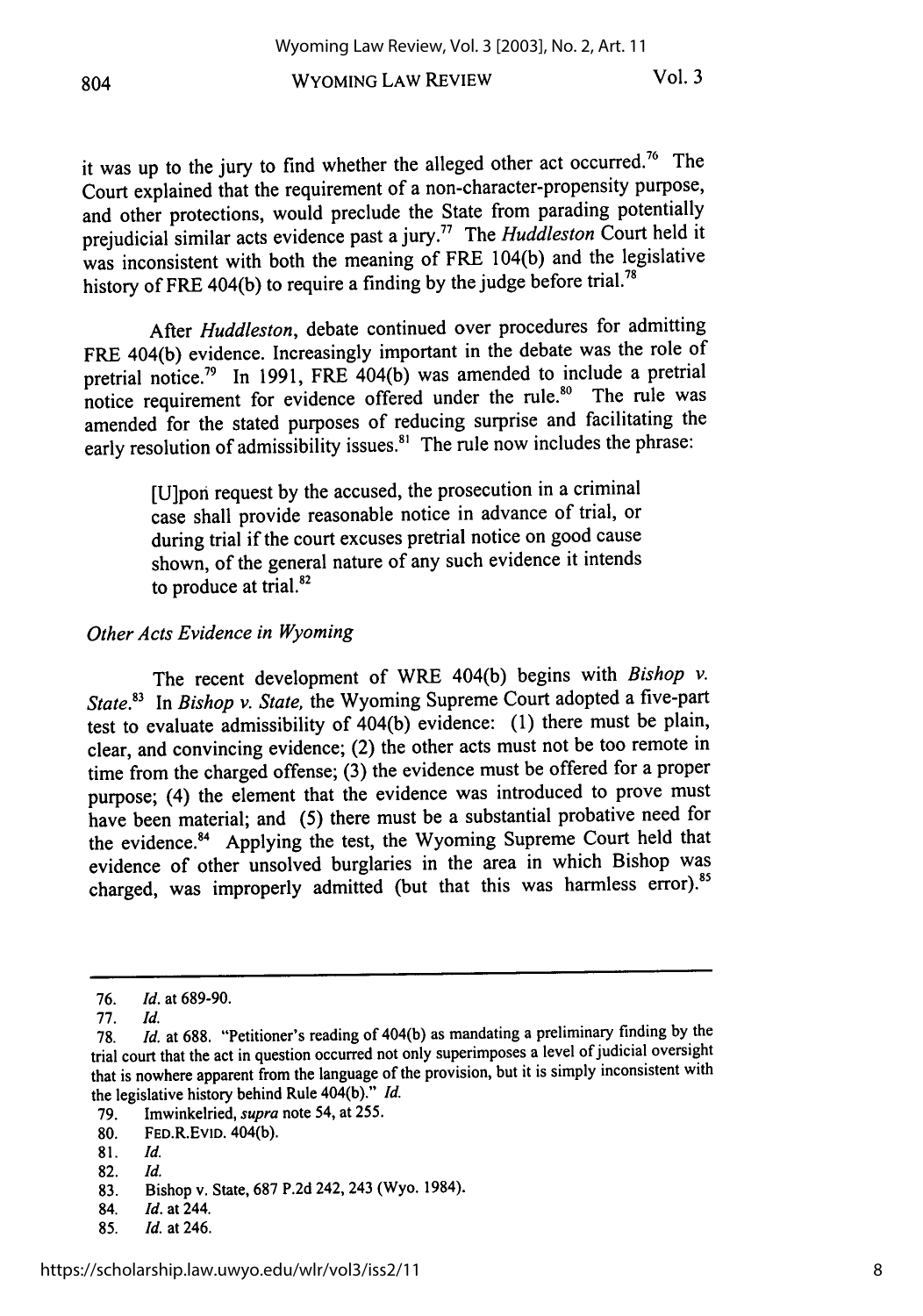Lower courts were urged, but not required to follow the *Bishop* procedure and give a reasoned basis for their decision based on the criteria.<sup>86</sup>

As discussed, in 1988, the United States Supreme Court in *Huddleston* adopted the most lenient of the four possible standards of proof. *Huddleston* required only that there be sufficient evidence to support a finding by a preponderance of the evidence that the other act occurred.<sup>87</sup> In Bishop. which was decided before *Huddleston*, the Wyoming Supreme Court adopted a higher clear and convincing standard.<sup>88</sup> In 1989, the Wyoming Supreme Court had an opportunity in *Pena v. State* to adopt the more lenient standard articulated in *Huddleston*, but did not do so. In *Pena*, the Wyoming Supreme Court reiterated the clear and convincing standard announced in *Bishop* without mentioning *Huddleston*.<sup>89</sup> Wyoming was not alone in this decision, as several other states refused to adopt the *Huddleston* standard for proof.<sup>9</sup>

#### *The Vigil Decision*

In 1996, the Wyoming Supreme Court held that it was the court's intention to follow the lead of the federal courts in evaluating other acts evidence.<sup>91</sup> In *Vigil v. State* the Wyoming Supreme Court adopted both the four-part *Huddleston* test for admissibility and the *Huddleston* standard for proof.<sup>92</sup> The Wyoming Supreme Court also held that there must be a timely objection to admission of other acts evidence before the prosecution was required to show the evidence was offered for a proper purpose.<sup>93</sup> The Vigil court did not create a pretrial notice requirement, nor has WRE 404(b) been amended to adopt the 1991 pretrial notice amendment added to FRE  $404(b).^{94}$ 

The Wyoming Supreme Court in *Vigil* clarified several other aspects of evidence offered under WRE 404(b). First, upon request the trial court should give a limiting instruction to the jury on the proper purpose of the evidence. Second, if the evidence is challenged on appeal and there had been no objection at trial, the accused may raise only a claim of plain error and the prosecution may justify the evidence on any proper purpose under WRE 404(b). Third, if a timely objection is lodged, then the trial court

<sup>86.</sup> Howard v. State, 42 **P.3d** 483, 487 (Wyo. 2002).

<sup>87.</sup> Huddleston v. United States, 485 U.S. 681, 681 (1988).

<sup>88.</sup> *Bishop,* 687 P.2d at 244.

**<sup>89.</sup>** Pena v. Wyoming, **780** P.2d 316 (Wyo. 1989).

**<sup>90.</sup>** State v. Cofield, **605** A.2d 230, 234-35 (N.J. 1992); Daniels v. United States, 613 A.2d 342, 347 (D.C. 1992); Phillips v. State, **591** So.2d 987, **989** (Fla. 1991); State v. Garner, **806 P.2d** 366, 370-74 (Colo. 1991).

**<sup>91.</sup>** Vigil v. State, **926** P.2d 351, 354 (Wyo. 1996).

**<sup>92.</sup>** *Id.*

**<sup>93.</sup>** *Id.* at 355.

<sup>94.</sup> *Id.*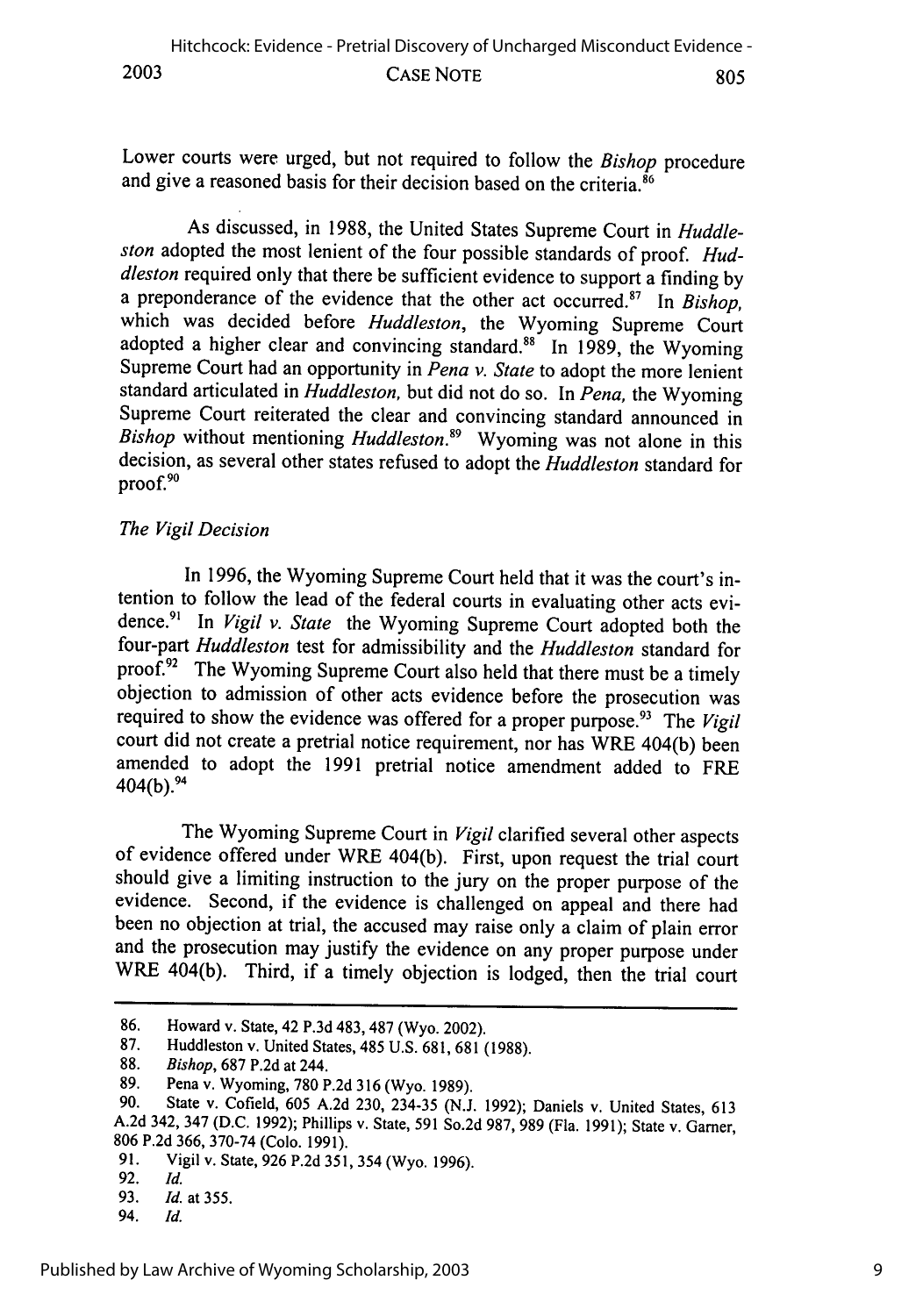should apply the *Huddleston* test and the State is limited to the proper purpose for which the evidence was admitted.<sup>95</sup>

#### PRINCIPAL CASE

Melody Howard's trial took place in the Seventh Judicial District Court. Evidence of Howard's drug use was allowed under two theories: (1) because it was relevant to the conspiracy charge; and (2) because it was allowable under WRE 404(b) to show motive.<sup>96</sup> For purposes of admitting the evidence under WRE 404(b), the district court held a hearing pursuant to *Vigil.97* The trial judge held that the drug evidence was admissible under WRE 404(b) to show motive.<sup>98</sup> The Wyoming Supreme Court disagreed with the district court's finding that the evidence was relevant as substantive proof of the conspiracy charge, but agreed that it was admissible was under WRE 404(b) to show at least partial motive.<sup>99</sup>

Howard argued that the district court abused its discretion in admitting the drug evidence.<sup>100</sup> Howard contended that *Vigil* required the prosecution to notify her of intent to use WRE 404(b) evidence in light of her request.<sup>101</sup> The State countered that neither *Vigil* nor any provision of WRE 404(b) required them to respond to a "Demand for Notice of Intent to Introduce Evidence Under 404(b)" and that such a demand was not a timely objection as required by *Vigil."2* The *Howard* court clarified that nowhere in *Vigil* was the State required to respond to a demand for notice of intent to introduce the evidence.<sup>103</sup> Vigil only required a response if a timely objection were lodged.<sup>104</sup> The Demand was not technically an objection so no response was necessary.<sup>105</sup> The court went on to address the question of whether a demand for notice should be considered a timely objection.<sup>106</sup>

The *Howard* court found that the stated purpose of the *Vigil* decision was to conform the Wyoming procedure to the procedure used in the federal courts.<sup>107</sup> Justice Hill stated that "[u]nder the current federal rule a defendant's request for notice would have triggered a duty on the part of the State to provide him with reasonable notice in advance of the trial of the general

95. *Id.* 96. Howard v. State, 42 P.3d 483, 490 (Wyo. 2002).

- 97. *Id.* at 485.
- 98. *Id.*
- 99. *Id.* at 486-87.
- 100. *Id.* at 486.
- 101. *Id.*
- 102. *Id.*
- 103. *Id.* at 488.
- 104. *Id.*
- 105. *Id.*
- 106. *Id.*
- 107. *Id.*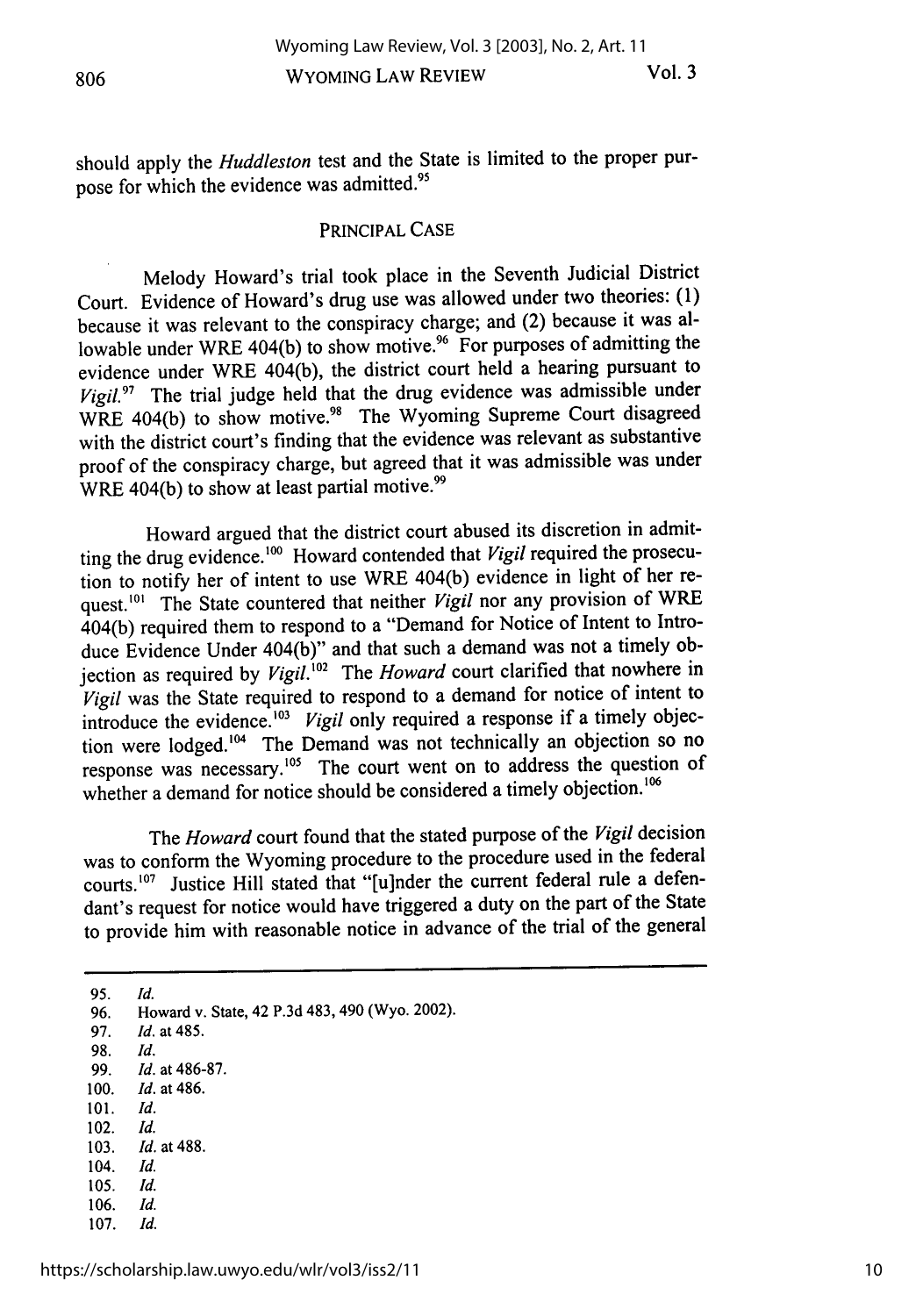nature of any WRE 404(b) evidence it intended to use at trial."<sup>108</sup> Wyoming, however, had not adopted the 1991 amendment to FRE 404(b).<sup>109</sup> Accordingly, the State in *Howard* was under no duty to respond to the Demand for Notice.<sup>110</sup> The *Howard* case brought to light a discrepancy between FRE 404(b) and WRE 404(b)."' As Justice Hill stated, "From this proposition then followed the specific holding that has led to the problem so well exemplified by the instant case **....**

Under *Vigil,* the State is required to justify the evidence and the trial court is required to evaluate admissibility only in the presence of a timely objection.<sup>113</sup> As Justice Hill stated, "The problem, of course, is that if the State is allowed to withhold its WRE 404(b) evidence until the trial is underway, the defendant's opportunity to file a timely objection is largely illusory."<sup>114</sup> The Wyoming Supreme Court in *Howard* upheld the conviction and held that in the future:

> [W]here a defendant files a pretrial demand for notice of intent to introduce evidence under W.R.E. 404(b), the same shall be treated as the making of a timely objection to the introduction of such evidence. The State must then respond with sufficient information to meet the balance of the *Huddleston* test adopted in *Vigil.*<sup>115</sup>

#### ANALYSIS

First, this analysis will discuss why it was appropriate for the Wyoming Supreme Court in *Howard v. State* to make pretrial notice for other acts evidence a reality in Wyoming. In supporting the appropriateness of the *Howard* rule, this analysis will discuss the benefits and possible objections to pretrial notice for other acts evidence. Second, this analysis will discuss why WRE 404(b) should have a good cause exception to the pretrial notice requirement. Finally, this analysis will highlight the ambiguity of what a "timely" objection is and urge the Wyoming Supreme Court to more clearly define what the term means.

- 109. *Id.* at 491.
- 110. *Id.* at 490. 111. *Id.*
- 112. *Id.*
- 113. *Id.*
- 114. *Id.* at 491.
- 115. *Id.*

<sup>108.</sup> *Id.* at 490.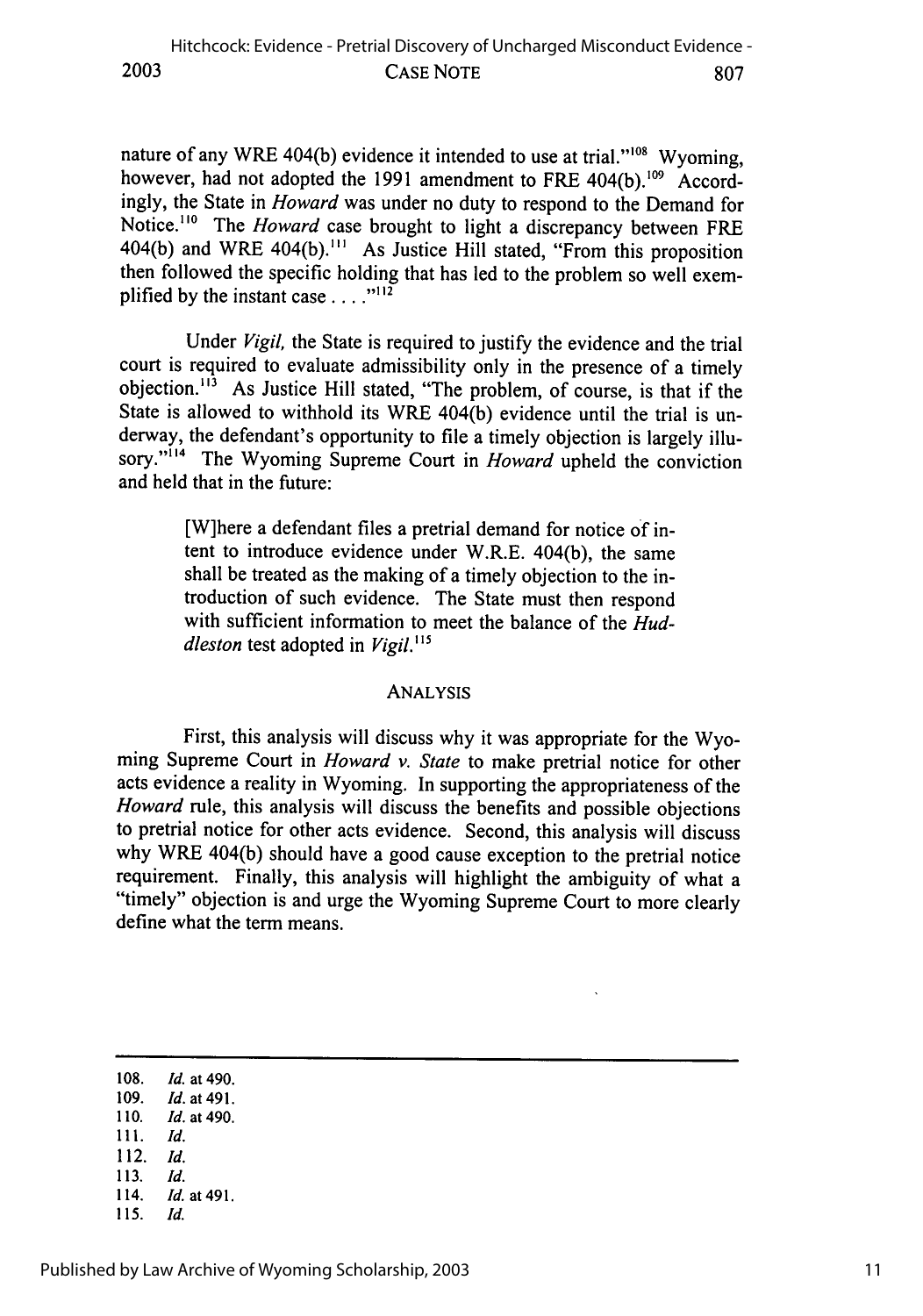#### 808

# *Making Pretrial Notice a Reality in Wyoming*

Prior to the 1991 amendment to FRE 404(b) and continuing today, there was significant debate among academics, prosecutors, and defense attorneys about the utility of pretrial notice. The arguments supporting pretrial notice proved more persuasive in 1991, and a pretrial notice requirement was added to FRE 404(b).<sup>116</sup> WRE 404(b) has never been amended to adopt a pretrial notice requirement.<sup>117</sup> In *Howard*, however, the Wyoming Supreme Court judicially adopted a pretrial notice requirement for other acts evidence offered under WRE 404(b).<sup>118</sup>

Prior to *Howard,* the Wyoming Supreme Court held in *Vigil* that a timely objection to WRE 404(b) evidence would trigger an admissibility decision, but since the defense could not know about the 404(b) evidence until it was offered at trial, the ability to object to other acts evidence was largely illusory.<sup>119</sup> In *Howard*, the Wyoming Supreme Court wisely created the equivalent of a pretrial notice requirement for WRE 404(b) evidence. The court made a demand for notice the equivalent of a timely objection.<sup>120</sup> A demand for notice now creates an affirmative duty to disclose other acts evidence intended to be used at trial. The demand also triggers application of the admissibility standards adopted in *Vigil.*

# *Pretrial Notice Promotes Fairness and Correct Admissibility Decisions*

A pretrial notice requirement is an important tool for ensuring fairness and correct admissibility decisions. Pretrial notice enhances the judge's ability to correctly rule on admissibility, avoids the pitfalls of trial by ambush, and generally gives the defendant the ability to meet the case brought against her.<sup>121</sup> These factors greatly contribute to better trials for both prosecutors and defendants.

Other acts evidence is generally inadmissible to support a general inference of the defendant's bad character.<sup>122</sup> The evidence, however, may be admissible if it is offered on a non-character theory of logical relevance such as motive, plan, intent, opportunity, or knowledge.<sup>123</sup> The line between inadmissible character evidence and admissible non-character evidence can be

<sup>116.</sup> FED.R.EVID. 404(b).

<sup>117.</sup> WYo.R.EvID. 404(b).

<sup>118.</sup> *Howard,* 42 P.3d at 491.

<sup>119.</sup> Vigil v. State, 926 P.2d 351, 354 (Wyo. 1996).

<sup>120.</sup> *Howard,* 42 P.3d at 491.

<sup>121.</sup> Imwinkelried, *supra* note 54, at 255 (discussing and advocating reasons for pretrial discovery, but noting that pretrial notice could facilitate perjury by defense witnesses and possibly lead to witness intimidation).

<sup>122.</sup> FED.R.EvID. 404(a).

<sup>123.</sup> FED.R.EvID. 404(b).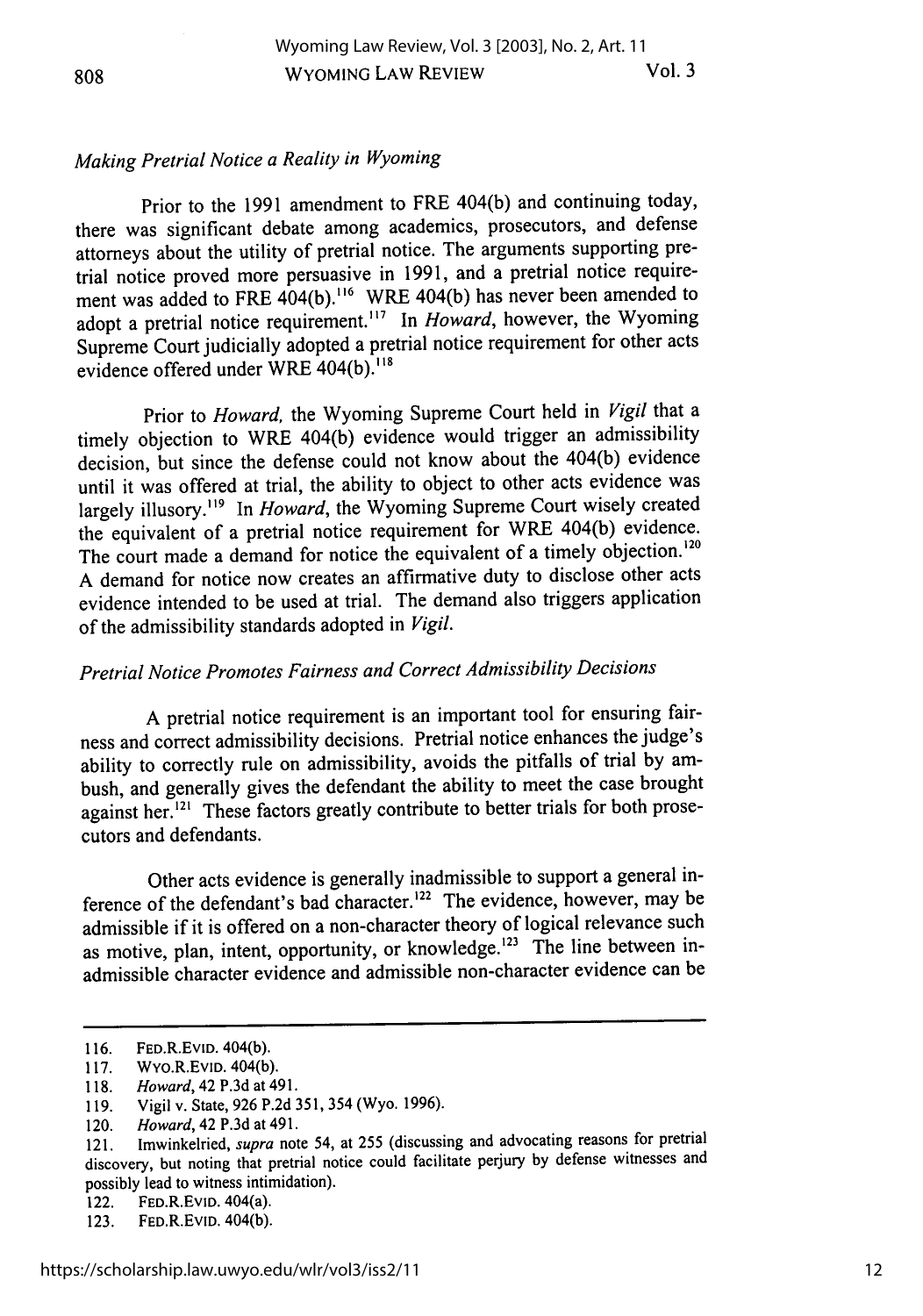**2003**

#### CASE NOTE

fine.<sup>124</sup> Trial judges are charged with the duty to draw the line amidst the subtle and even "paradoxical" distinctions between admissible and inadmissible other acts evidence.<sup>125</sup> It is reasonable to believe that this takes time and careful consideration. As Chief Justice Hill stated in *Howard,* "Rulings on uncharged misconduct evidence are too important to be made in the heat and pressure of a trial, with the jury twiddling its thumbs in the next room."<sup>126</sup> A trial judge is more likely to err in drawing the line if surprised **by** the evidence and required to rule on the spur of the moment. Having an effective pretrial notice requirement allows a trial judge to be more informed and more meticulous in analyzing admissibility.

## *Eliminating Trial by Ambush*

Absent a pretrial notice requirement there exists a risk that prosecution attorneys will adopt surprise trial tactics.<sup>127</sup> Pretrial notice reduces the chance of trial **by** ambush and gives the defendant the ability to meet the case brought against her. **If** the defense is notified about the other acts evidence it will have an opportunity to investigate fully both the factual basis and the legal precedent for the other acts evidence. **If** the prosecution surprises the defense with other acts evidence, then the defense is likely to be unprepared meet the evidence.<sup>128</sup> This puts the defense at a great disadvan-

124. H. Richard Uviller, *Evidence of Character to Prove Conduct: Illusion, Illogic, and Injustice in the Courtroom,* **130 U. PA. L. REV.** 845, **879 (1982).** Professor Uviller states:

> [T]he division between the prescribed and the proscribed uses of the fact of prior conviction may be a bit difficult to perceive. The layman's difficulty, moreover, rests on a solid logical basis. The evidence of prior crime is admissible to show knowledge or the absence of mistake because a person who has once engaged in such a transaction demonstrates or acquires a trait of character that might be termed "criminal sophistication." Evidence of that trait supports the supposition that the defendant was criminally sophisticated in the transaction in question. Put more generally, evidence of the prior crime tends to prove that a defendant's conduct was criminal in the case in issue because of the assumed continuity and dominance of a relevant trait of character. Precisely the same principle would admit the evidence to prove the defendant's commission of the later crime as action in conformity with established character **-** the very device explicitly barred **by** the federal rules. It thus appears that, although an element of a crime or aspect may be proved **by** evidence of prior misconduct, the crime itself may not be. An inexplicable paradox can no longer be denied.

*Id.*

- **125.** Uviller, *supra* note 124, at **379.**
- **126.** Howard v. State, 42 **P.3d** 483, 491 (Wyo. 2002).
- **127.** lmwinkelried, *supra* note 54, at **259.**
- **128.** *Id.* at **260.**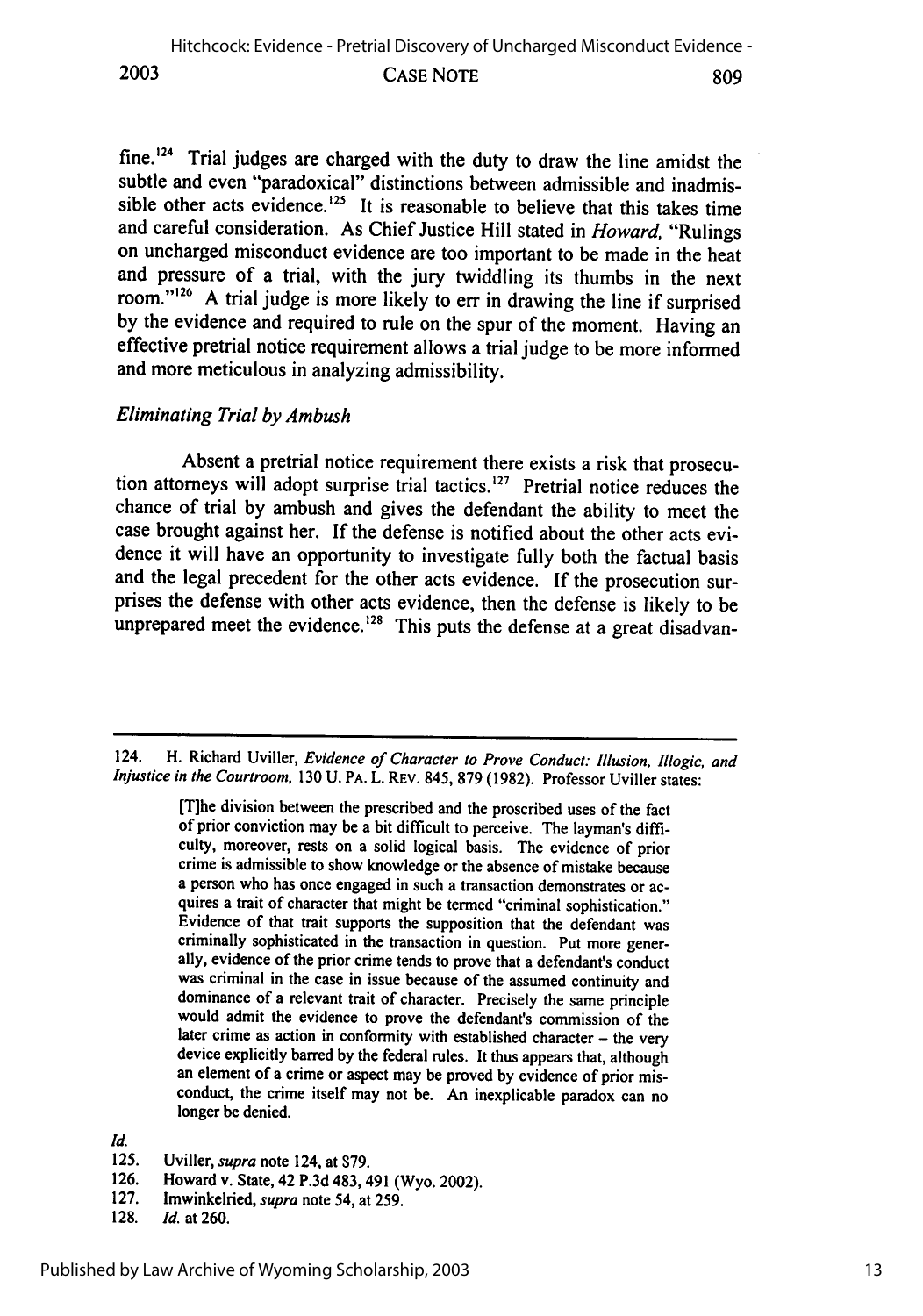WYOMING LAW REVIEW

tage, especially considering the gravity and importance often placed on the other acts evidence.<sup>129</sup>

#### *Possible Criticisms of Pretrial Notice*

While arguments for pretrial notice are compelling, there are two strong objections to such a requirement. Generally the arguments are as follows: (1) pretrial discovery may facilitate perjury by defense witnesses if they have time to concoct false rebuttals to the other acts evidence; and (2) disclosure of witnesses could lead to witness intimidation. These arguments were made prior to the amendment of FRE 404(b) and continue today. The *Howard* court did not address these concerns, but it is useful to understand what may have been keeping the court from adopting a pretrial notice requirement prior to *Howard.*

The first criticism of a pretrial notice requirement is that the defense is given the opportunity to fabricate perjured testimony to rebut the state's other acts evidence.<sup>130</sup> This problem has not been overlooked, but its validity is questionable. Justice Brennan dubbed this concern "the old hobgoblin."<sup>131</sup> Little evidence concerning the magnitude of the problem exists and the risk has largely gone unverified.<sup>132</sup> The criticism also overlooks the need to deter perjury by the prosecution's witnesses.'33 In *Howard,* as in other cases involving other acts evidence, the prosecution's witnesses are often the defendant's accomplices.<sup>134</sup> If the accomplice is looking to gain favor with the prosecution (i.e. plea bargain) then there is strong motivation for the accomplice to give perjured testimony.<sup>135</sup> If there is pretrial notice, however, the accomplice would likely realize that the defense will have time to expose the perjured testimony, requiring him to think twice about the truthfulness of his testimony.<sup>136</sup>

A second argument against pretrial notice is embodied in the fear that if the defense learns the identity of the prosecution's witnesses before trial, then the defendant will have the opportunity to intimidate the prosecu-

<sup>129.</sup> *Id.* at 259-60.

<sup>130.</sup> William J. Brennan, J.R., *The Criminal Prosecution: Sporting Event of Quest for the Truth?,* 1963 **WASH.** U. L.Q. 279, 289 (1963).

<sup>131.</sup> *Id.* at 291.

<sup>132.</sup> *Id.* at 290 n.39. "What meager statistical evidence there is suggests that perjury is a very slight danger indeed." *Id. See* Robert L. Fletcher, *Pretrial Discovery in State Criminal Cases,* **12** STAN. L. REv. 293, **310 (1960)** (stating that the risk of defense perjury is an "unverified assertion").

**<sup>133.</sup>** Fletcher, *supra* note **132,** at **309-11.**

<sup>134.</sup> Howard v. State, 42 P.3d 483, 485 (Wyo. 2002) (explaining that the accomplice was called to the stand but refused to testify); United States v. Shepard, **793** F.2d 510, **513** (10th Cir. 1984) (explaining that the prosecution's case rested entirely on testimony from an accomplice).

<sup>135.</sup> Fletcher, *supra* note **132,** at 308-09.

<sup>136.</sup> *Id.*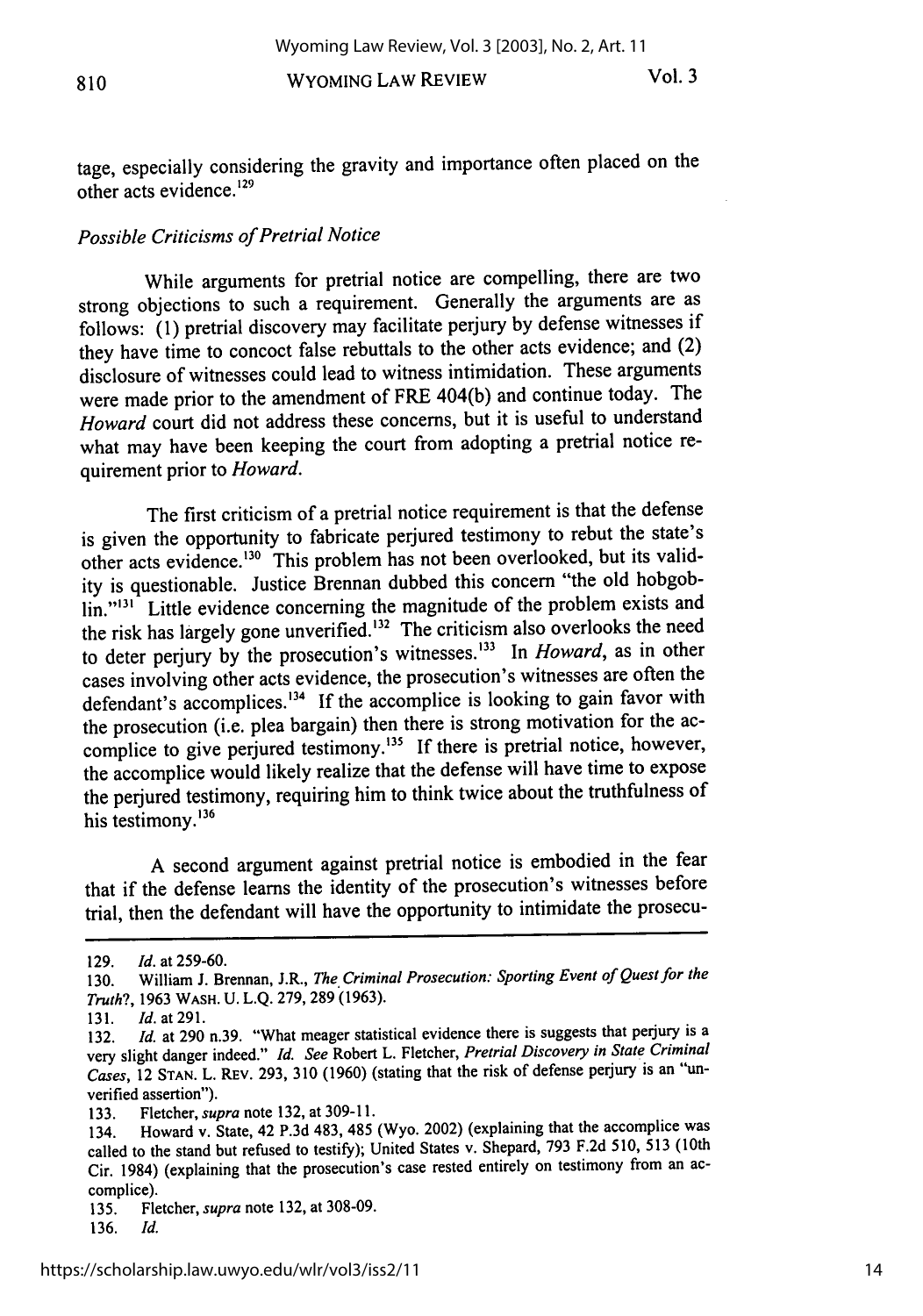tion's witness. Witness intimidation is a viable concern for prosecutors. If it is thought that being a witness means being harassed, then potential witnesses may be reluctant to testify. Although it is believed that witness intimidation only occurs in a minority of cases, there is data to suggest thousands of examples of such activity.<sup> $137$ </sup> The Federal Rule has eliminated much of the concern over witness intimidation by including a "good cause" provision in FRE 404(b). The good cause provision allows the prosecution to move that a witness's identity be protected in a case where intimidation is likely. In Wyoming, however, neither the Wyoming Supreme Court nor the Wyoming Legislature has adopted a "good cause" provision for WRE 404(b).

#### *Admission During Trial for "Good Cause"*

Either by judicial decision or rulemaking, the Wyoming Supreme Court should clear up any ambiguity by adopting a good cause exception to the *Howard* notice requirement. The court stated in *Vigil* it was the court's intention to conform the Wyoming rules of evidence to the federal rules of evidence so that Wyoming attorneys would have a wider scope of case law to refer to when dealing with WRE 404(b) issues.<sup>138</sup> Adopting a good cause exception would further the stated goal of *Vigil.*

In addition to expanding relevant case law for Wyoming attorneys to reference, allowing pretrial notice to be suspended for "good cause" helps to reduce the fear of witness intimidation. It is not hard to conceive an example where the judge perceives a reasonable threat of witness intimidation. If counsel can persuade the trial judge of the veracity and credibility of a threat, then counsel may be able to have pretrial notice suspended for good cause. In the absence of a good cause exception, the trial judge may not be able to suppress the identity of the witness even though there is a significant threat of witness intimidation.

#### *Interpreting "Timeliness"*

The *Howard* decision created a pretrial notice requirement for other acts evidence in Wyoming by making a demand for notice the same as an objection.'39 It is still unclear, however, when the demand needs to be submitted. To trigger the four-part admissibility test the objection must be "timely." $140$  Similarly, under FRE 404(b), the demand is expected to be timely.<sup>141</sup> Other than requiring that the request and notice be in advance of

<sup>137.</sup> Imwinkelried, *supra* note 54, at 270.

<sup>138.</sup> Vigil v. State, 926 P.2d 351, 354 (Wyo. 1996).

<sup>139.</sup> Howard v. State, 42 P.3d 483, 491 (Wyo. 2002).

<sup>140.</sup> *Id.*

<sup>141.</sup> FED.R.EvID. 404(b).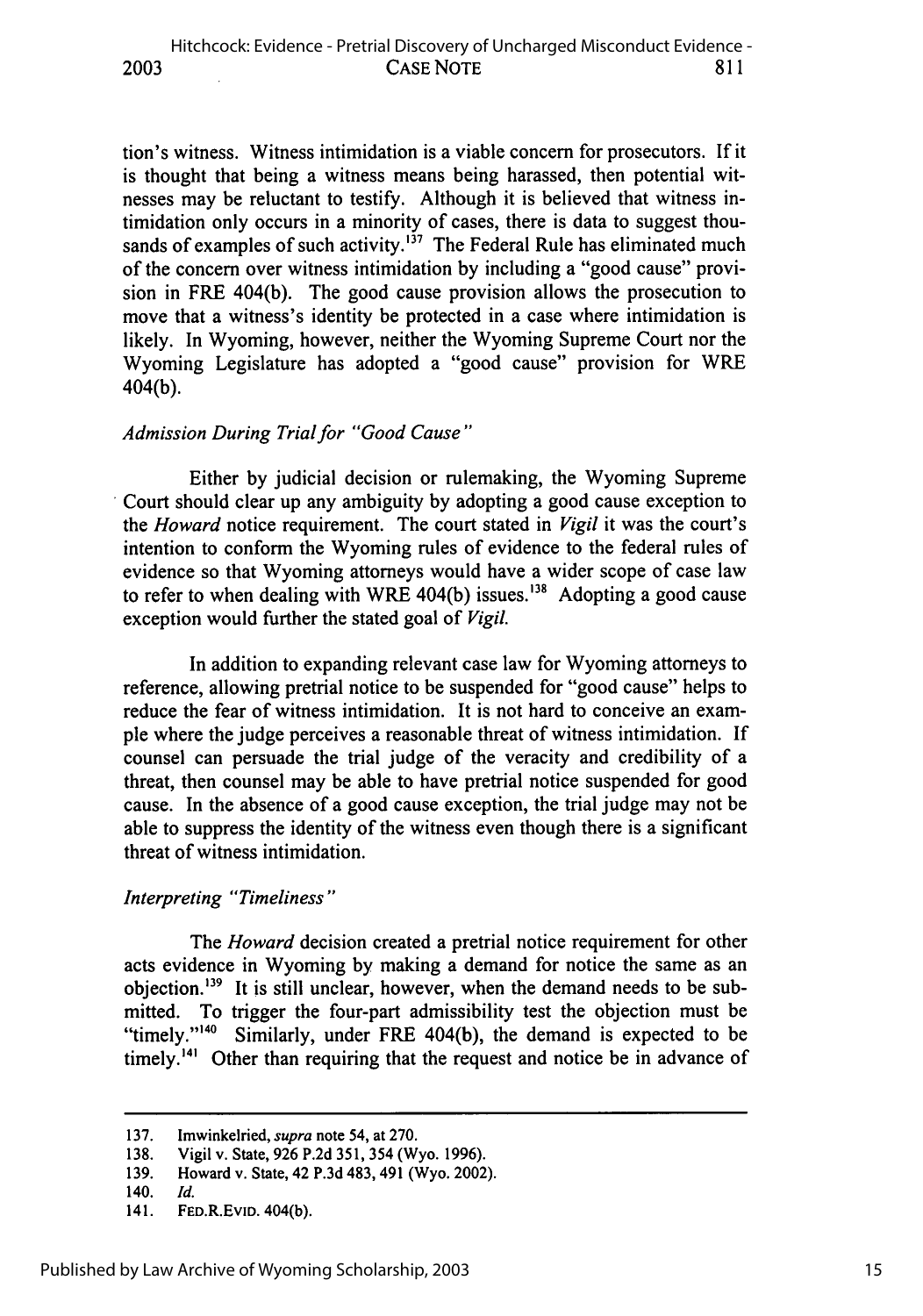trial, however, no other specific time limits are stated in the Federal Rule.<sup>142</sup> Wyoming can look to the federal courts of appeals, State courts, and other Federal Rules of Evidence for guidance in defining timely.

Interpretation of what is timely varies widely in the federal and State courts. In the Eleventh Circuit notice immediately before trial will suffice. **<sup>143</sup>** A Florida statute requires notice of intent to use the evidence 10 days before trial.<sup>144</sup> Texas has no time constraint.<sup>145</sup>

Other Federal Rules of Evidence have set time constraints on when other acts evidence has to be disclosed. 46 FRE 413 through FRE 415 deal with the admission of similar crimes evidence in sexual assault and molestation cases.<sup>147</sup> Any evidence offered under these rules has to be disclosed at least fifteen days before the scheduled trial date.<sup>148</sup> The time limit is not absolute; the court may allow the evidence to be disclosed later if good cause is shown. <sup>149</sup>

The definition of "timely" in Wyoming and in other courts that have not decided the issue directly will depend largely on the facts and circumstances of each case.<sup>150</sup> This author suggests the adoption of a rule similar to the 10-day rule followed by Florida. For pretrial notice to be effective and provide the benefits discussed herein it is important that all parties involved have a clear representation of what the case is about. Without a clear definition of what is meant by timely there remains a strong motivation to wait until the last minute to disclose other acts evidence. If this is allowed to happen the pretrial notice requirement created in *Howard* may be rendered impotent by trial courts that allow for last minute disclosure of the evidence. There may be times when extraneous circumstances exist and the facts of the case support an exception for good cause, but it would benefit the Wyoming courts to have a guiding principle as to what satisfies timeliness.

#### **CONCLUSION**

The court in *Howard* appropriately created a pretrial notice requirement. While there is still an obligation on the part of the defense to file a demand for notice, this formality should not stand in the way of eliminating the prior unfairness of not having a pretrial notice requirement. No longer will trial by ambush be routine in the Wyoming courts. There still remains,

<sup>142.</sup> *Id.*

<sup>143.</sup> United States v. Perez-Tosta, 36 F.3d 1552, 1560-62 (1 1th Cir. 1994).

<sup>144.</sup> **FLA. STAT. ANN.** § 90.404(2)(b) (West 2001).

<sup>145.</sup> TEX.R.EvlD. 404(b).

<sup>146.</sup> FED.R.EVID. 413; FED.R.EvID 414; FED.R.EvID 415.

<sup>147.</sup> *Id.*

<sup>148.</sup> *Id.*

<sup>149.</sup> *Id.*

<sup>150.</sup> FED.R.EvID. 404(b).